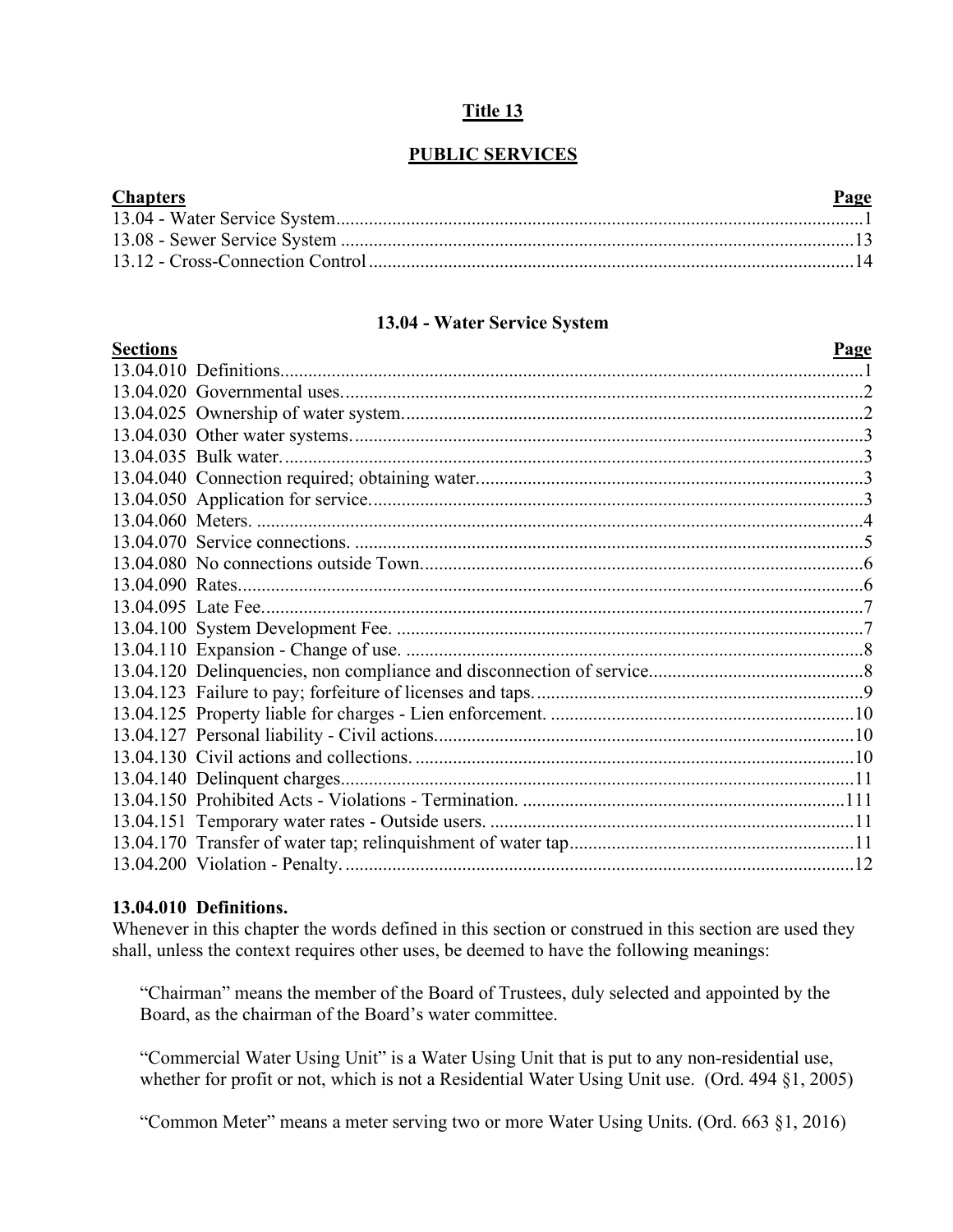"Notice" shall be deemed to have been given if delivered personally to the owner of the water using property or mailed, postage prepaid, to the last known address of the owner in question. An owner may designate in writing another person to receive such notice. Any notices to a designated person shall be binding upon the owner. (Ord. 494 §1, 2005)

"Owner" means any person owning Water Using Property.

"Residential Water Using Unit" is a Water Using Unit that is used as a private dwelling, apartment, condominium unit, town home, single unit in any multifamily structure, a manufactured home, or mobile home whether or not located in a mobile home park, or any other existing unit that commonly houses a single family on an extended term basis. (Ord. 494 §1, 2005)

"Service Line" means the pipe (excluding the outlet connection of the curb stop or meter yoke) extending from the distribution main to the property line.

"Water System" means the water system owned and/or operated by the Town of Kremmling.

"Water Using Property" means any real estate within the Town on which a Water Using Unit is located or intended or desired to be located.

"Water Using Unit" is any space or any structure or building, movable, fixed, or otherwise, or any part or parcel of it having, or being equipped with, a device, fixture or method for using water. Each such space or structure or building is a Water Using Unit whether on single or multiple lots or parcels and whether or not it is served by separate or shared taps and/or meters. Notwithstanding the foregoing, one structure on a lot or parcel equipped with a device, fixture or method of using water and the lot itself is a single Water Using Unit so long as the lot's water use is supplied through the structure. Any additional structures on the lot or parcel equipped with a device, fixture or method of using water is a separate Water Using Unit. (Ord.494 §1, 2005)

(Prior Code §12-1-1 (part))

## **13.04.020 Governmental uses.**

The Board of Trustees has declared specific uses of water by governmental entities to be necessary for the public health, safety and welfare. Any owner which is a federal, state or local government may obtain water from the Water System for governmental use within or without the Town of Kremmling, notwithstanding any other ordinance or code provision of the Town of Kremmling. Such use shall be subject to the terms and conditions set by the Board of Trustees upon application for the use. The governmental use of water shall not include distribution to any other government or person, entity or organization. (Ord. 501, §1, 2005)

## **13.04.025 Ownership of water system.**

A. The Town shall own and maintain all water service lines utilized in the distribution of municipal water from the point of distribution and including individual water meters. If the meter is located within a Water Using Unit, only the meter is the property of the Town, and not the line from the curb stop to the meter. The Service Line from the meter to the final distribution point shall be under private ownership and responsibility. The Town shall have the power to require a property owner to repair any deficiencies detected in the property owner's line discovered by routine maintenance of municipal mains or by any other means. Town representatives shall wear appropriate clothing identifying them as Town employees, or shall carry proper credentials of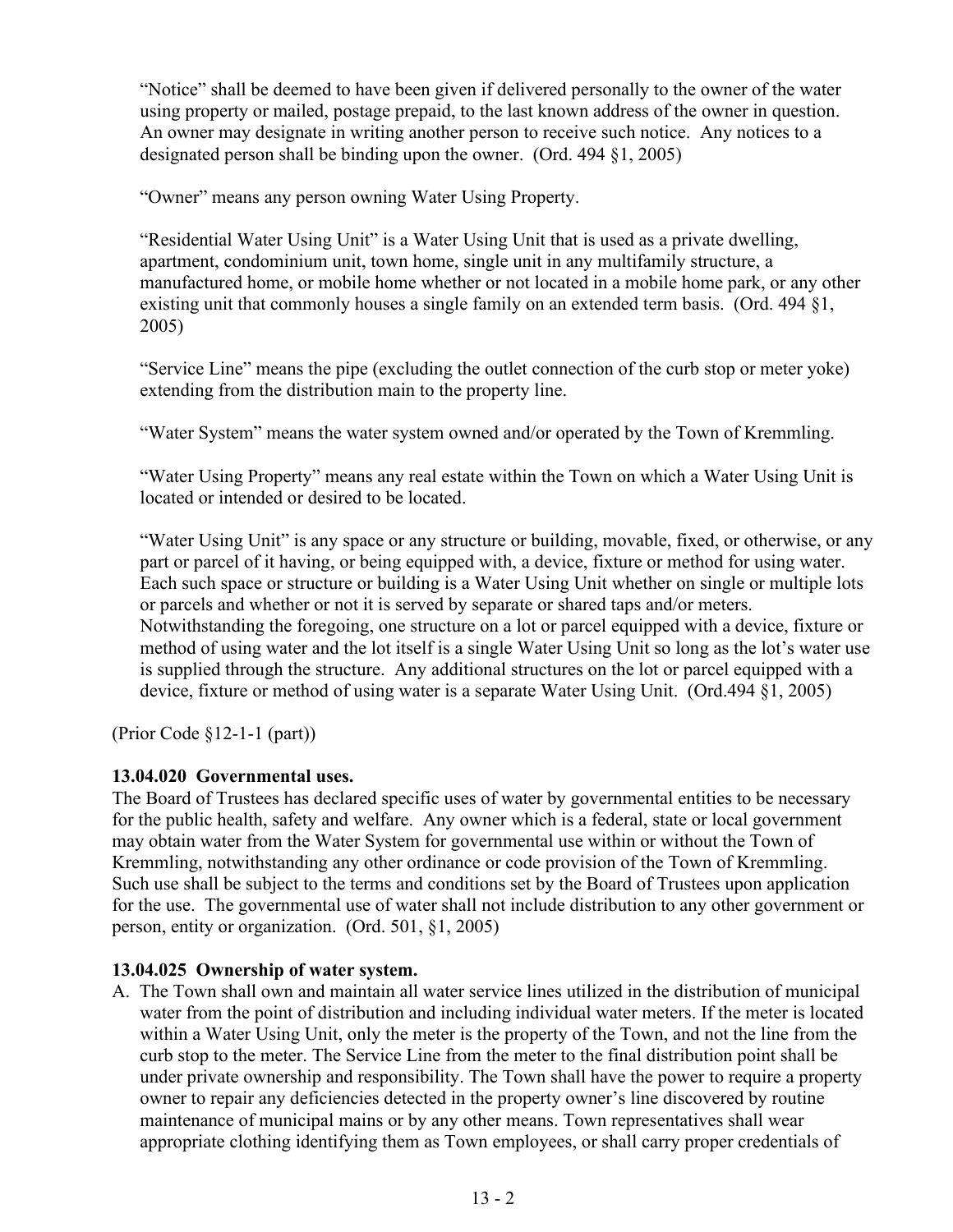their office, and said representatives shall have reasonable right of entry upon private property during normal business hours or upon reasonable notice, to repair, replace or otherwise inspect the meter assembly, or to connect or disconnect service.

B. All water lines and mains, whether owned privately or by the Town, upon initial construction or subsequent repair, must meet Town engineering specifications and standards. It shall be the responsibility of each developer or property owner, as the case may be, to cause water mains to extend from property line to property line as determined by the Town Engineer in order that services will thereupon be available to adjacent property owners and users.

#### **13.04.030 Other water systems.**

No person shall operate, own, manage, control, or possess a commercial water system obtaining its water supply from any source for the purpose, or with the effect of, distributing water from it to any Water Using Unit without first obtaining a franchise from the Town in the manner of, and provided by, through and under the laws of the state of Colorado. No person shall operate, own, manage, drill, dig, control or possess a water well without first obtaining a water well permit from the Town and the state of Colorado. No well permits shall be issued if Town water is available to the owner at a reasonable cost as determined by the Board of Trustees. (Prior Code §12-1-2)

#### **13.04.035 Bulk water.**

The Town is authorized to collect a bulk water fee as set, per resolution, by the Board of Trustees and to formulate and apply appropriate regulations. (Ord. 566 §2, 2010)

#### **13.04.040 Connection required; obtaining water.**

- A. All Water Using Units must connect to the Water System, pay all fees, and otherwise comply with all requirements of this Title 13.
- B. Connection is required any time that any state or local building code or health regulation requires water service for the use made of any property.
- C. Except by, through, under and in accordance with this chapter:
	- 1. No person shall obtain water from the Water System of the Town of Kremmling.
	- 2. Water shall not be furnished by the Town to any Water Using Property.
	- 3. No expansion of usage, change in class of service nor change in potential demand for water on, or for the benefit of, any person, Water Using Unit or Water Using Property, shall be made.

(Ord. 494 §1, 2005; Prior Code §12-1-3)

#### **13.04.050 Application for service.**

- A. Owners desiring water from the Water System, or desiring an increase of usage, change in class of service or change in potential demand for water then permitted to be used on the Water Using Property, shall make application therefor in writing to the Town at the office of the Town Clerk at least thirty days prior to the date that owner desires approval of the said application.
- B. The application shall set forth the following, including any additional information deemed relevant by the Town: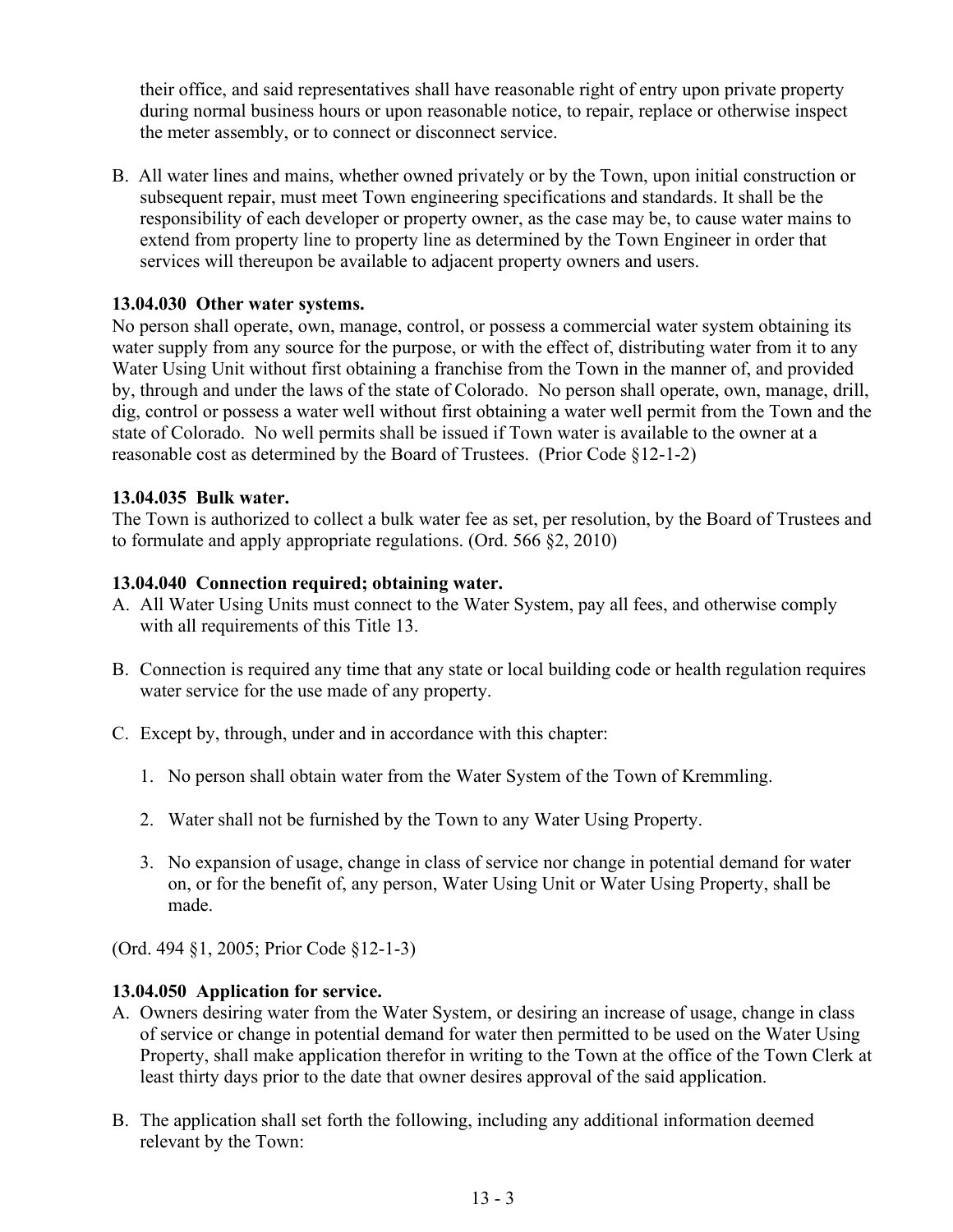- 1. Name and post office address of owner of Water Using Property.
- 2. Legal description of Water Using Property for which water is desired.
- 3. Nature, number, extent and type of Water Using Unit then located on the property.
- 4. Nature, number, extent, and type of usage for which owner desires new or expanded water service.
- 5. Purpose or purposes for which water will be used.
- 6. Such other fact or facts reasonably necessary to determine the purpose, extent, nature and location of water use, Water Using Units, and potential demand for water.

(Ord. 494 §1, 2005; Prior Code §12-1-4)

#### **13.04.060 Meters.**

An operating, functioning meter is required as a condition of receiving water service. No water shall be provided to any Water Using Unit which does not have a water meter which is correctly functioning.

- A. The Public Works Director or his authorized representative is authorized to take all necessary actions to ensure the installation of water meters on the premises of all users of water provided by the Town. (Ord. 566 §3, 2010)
- B. Each and every class of consumer of water from the Town shall be required to have installed, a water meter of a type, size and configuration designated by the Board of Trustees of the Town. All meters shall be owned and maintained by the Town. Such meter shall be used to measure the quantity of water used by each class of water consumer and the charges made by the Town for the water so used shall be based on the quantity of water used by each consumer taking into consideration all necessary cost factors in supplying such water. (Ord. 566 §4, 2010)
- C. It is the responsibility of the property owner to provide the Town with reasonable access to water meters located anywhere on the owner's property. If the property owner or occupant denies reasonable access to the Town or its authorized representative to read a meter, remove a meter, repair a meter, replace a meter, or perform such other functions as the Town is lawfully authorized to perform under this chapter, the owner shall be notified, in writing at the address designated to receive bills and notices to schedule an appointment for the Town or its duly authorized representative to perform the meter-related work. In the event the owner fails to schedule an appointment within ten days after receipt of the notification, or any scheduled appointment is not kept by the owner, the owner will be sent notification of suspension of water service in accordance with this chapter. If any person violates this subsection (C), the Town will suspend water service until there is compliance with the requirements of this title, and the owner shall pay all associated costs, including the reconnect charges and all costs of collecting the charges, including court costs and attorneys' fees.
- D. When a meter fails to operate correctly, for whatever reason, a charge to the water consumer shall be made based on the average quantity of water used during the preceding billing period that the meter operated correctly.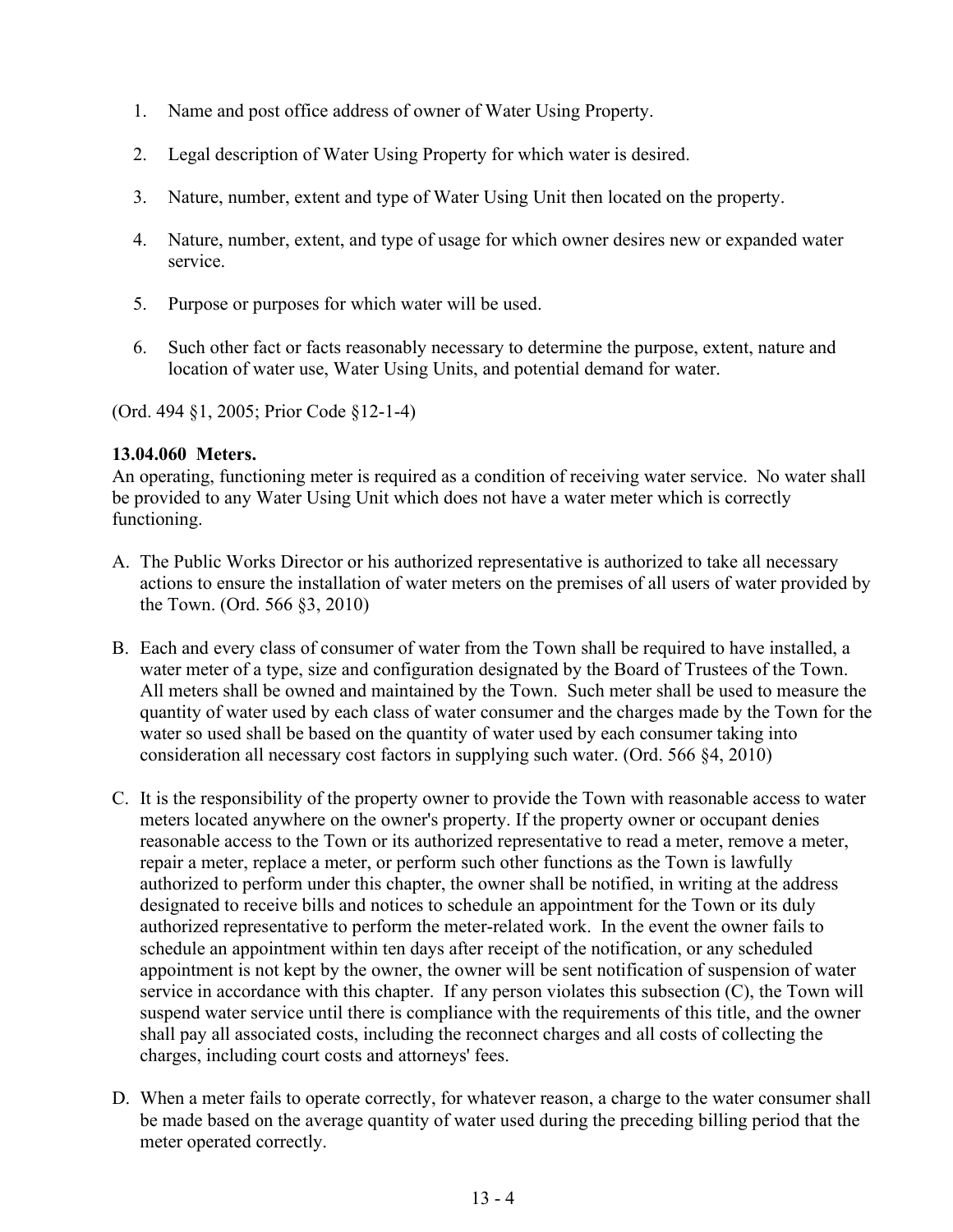E. All new water services, and/or replacement of existing service lines, shall install a water meter pit on the property to be served by the connection, in a location to be determined, and in accordance with the specifications to be approved, by the Public Works Director. No meter for new water service shall be installed inside a building unless the Public Works Director determines there is no other suitable location on the property to be served where the meter may be installed.

(Ord. 654, 2015) (Ord. 494 §1, 2005; Ord. 446 §1, 2000; Ord. 355 §1, 1991; Prior Code §12-1-5)

#### **13.04.070 Service connections.**

- A. Installation of all service lines and other facilities extending from the main or trunk line of the water system to the Water Using Unit or units, including, without limitations, all excavation and backfilling and the continued maintenance thereof, shall be done, made, and performed by the owner at the owner's sole expense. All residential water service lines will be tapped by a minimum of three-quarter (3/4) inch and stubbed into the lot not more than two (2) feet from the property line within the public right-of-way. The curb-stop riser box shall be installed flush with the ground level and a visible marker pained fluorescent orange placed next to it to protect it from damage. A letter "W" shall be stamped on the curb directed in front of the curb-stop riser box, where applicable.
- B. No excavation shall be made in, on or above the street, highway or public way unless or until owner shall have first made application for and obtained an excavation permit pursuant to Section 12.04 of this code.
- C. By undertaking, making, doing, performing, permitting or causing others to undertake, make, do, or perform such installation or excavation, owner shall be deemed to have agreed with the Town to hold the Town, its agents and employees harmless of and from all liability, claims, suits, demands or obligations of whatsoever kind or nature connected with or arising out of the installation and/or excavation. (Prior Code §12-1-6)
- D. The owner or lessee of any premises to which any water shall be conducted from the Town's water mains shall keep all such transmission pipes from the water main to his premises and on said premises in good repair and protected from the frost so as to prevent waste of water. Upon any waste resulting from a breakage of such pipe, or any imperfection in such pipe, the owner or lessee shall stop such leak and repair the same. In the event such leakage is not immediately stopped by the owner or lessee of the premises, the Town, without notice, may discontinue water service to the premises until such time as the leak is repaired. (Ord. 494 §1, 2005)
- E. The provisions of this section so far as applicable, shall be considered as part of the revocable license between the Town and each property owner or lessee who is furnished with Town water, and each property owner or lessee, by using Town water and allowing Town water to be used, shall be presumed to express his consent to be bound by all the provisions this chapter, and such others as the Town may adopt after the effective date of the ordinance codified in this section. (Ord. 494 §1, 2005)
- F. No claim shall be made against the Town by reason of the breaking of any pipe or water service facilities or equipment, or for any other interruption of the supply water for any reason whatsoever, including, but not limited to, the breaking of any machinery, meters, reservoirs, ditches, flumes, dams, or the repairs of any of the Town's water facilities. (Ord. 494 §1, 2005)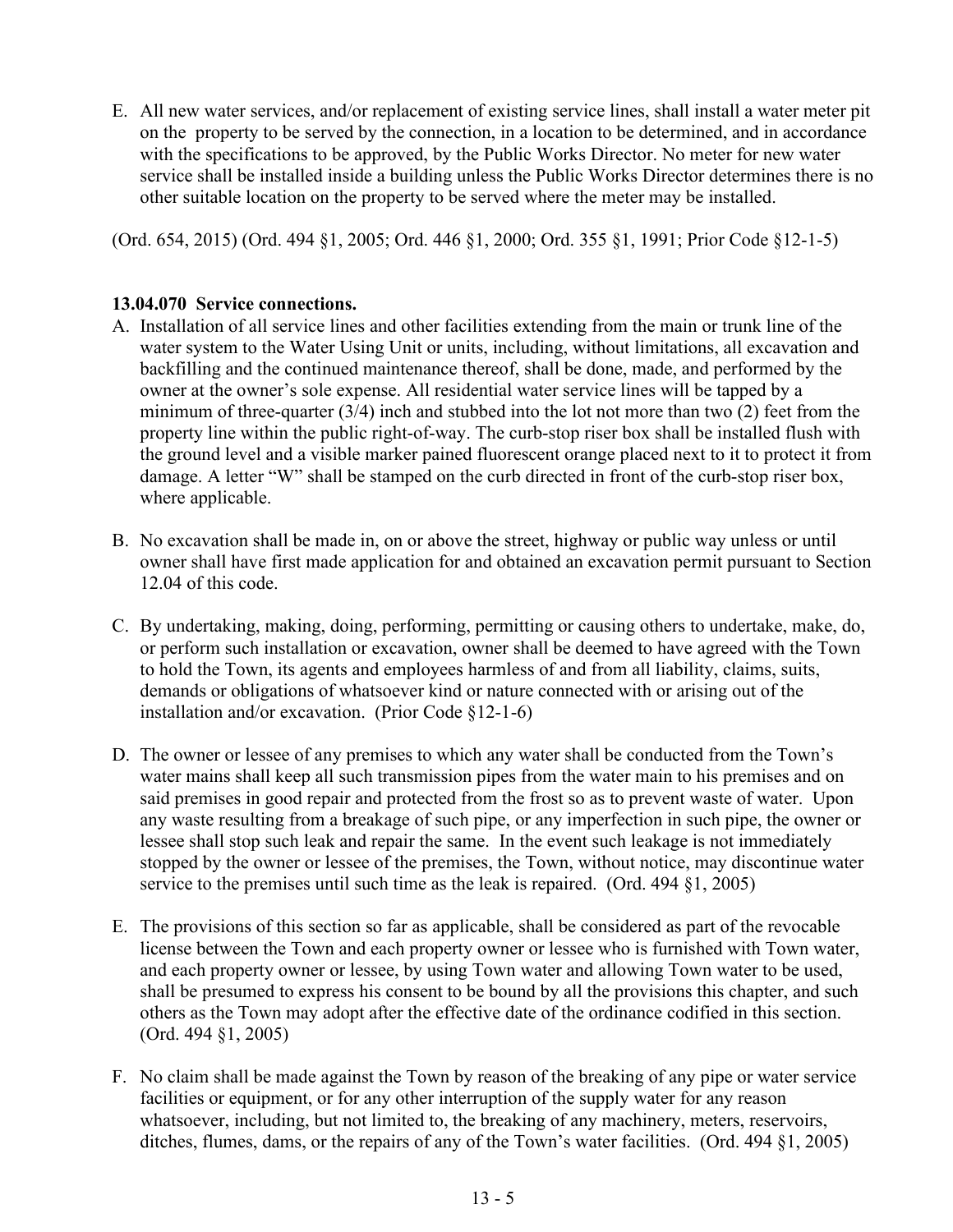G. The Town may, but is not required to, at its sole expense move any existing service connection so that is complies with the requirements set forth herein.

## **13.04.080 No connections outside Town.**

No water tap shall be made outside the corporate limits of the Town nor shall any water be furnished from the Water System to any person or property outside the corporate limits except those persons and property outside the corporate limits being furnished water under agreement made on or before July 22, 1985. (Prior Code §12-1-7)

#### **13.04.090 Rates.**

Fees and charges are levied and assessed for water and water services as set forth below, which rates are found, determined and declared by the Board of Trustees of the Town of Kremmling to be equitable and just:

- A. For each Residential Water Using Unit, whether individually metered or using a common meter with other Water Using Units, and whether or not served through an individual tap or through a residential or commercial tap shared with other Water Using Units, the minimum charge as set, per resolution, by the Board of Trustees shall be charged to each Residential Water Using Unit. ("Base Amount"). (Ord. 566 §6, 2010; Ord. 520 §1, 2007)
	- 1. For each individually metered Residential Water Using Unit, an additional charge as set, per resolution, by the Board of Trustees, ("Additional Charge") shall be made for any use greater than the Base Amount. (Ord. 566 §6, 2010; Ord. 520 §1, 2007)
	- 2. For multiple Residential Water Using Units using a common meter, the Additional Charge shall be imposed on usage above the gallons allowed calculated by multiplying the Base Amount times the number of such Water Using Units on the common meter. The Additional Charge so calculated shall be divided equally among the multiple Residential Water Using Units using a common meter. (Ord. 566 §6, 2010; Ord. 494 §1, 2005)
	- 3. For Residential Water Using Units not metered, the unit will be charged the sum as set, per resolution of the Board of Trustees per billing period until a meter is installed, but service shall not be provided to any unmetered Residential Water Using Unit for more than six billing periods. If no meter has been installed at the end of six billing periods, water service to the unmetered Residential Water Using Unit shall be terminated and not re-instituted until a meter has been installed and is functioning. If the lack of a meter is due to weather, the appropriate water charge shall be determined by estimating the use based the type of and extent of usage by the Water Using Unit, considering usage by similar uses and the season. (Ord. 566 §6, 2010; Ord. 494 §1, 2005; Ord. 487 §1, 2004; Ord. 481 §1, 2004; Ord. 453 §1, 2000)
- B. For each commercial or business Water Using Unit, whether wholesale, retail or service, and whether individually metered or using a common meter with other Water Using Units, and whether or not served through an individual tap or through a residential or commercial tap shared with other Water Using Units, the minimum charge as set, per resolution, by the Board of Trustees shall be charged. ("Base Amount"). (Ord. 566 §6, 2010; Ord. 520 §1, 2007)
	- 1. For each individually metered commercial Water Using Unit, an additional charge as set,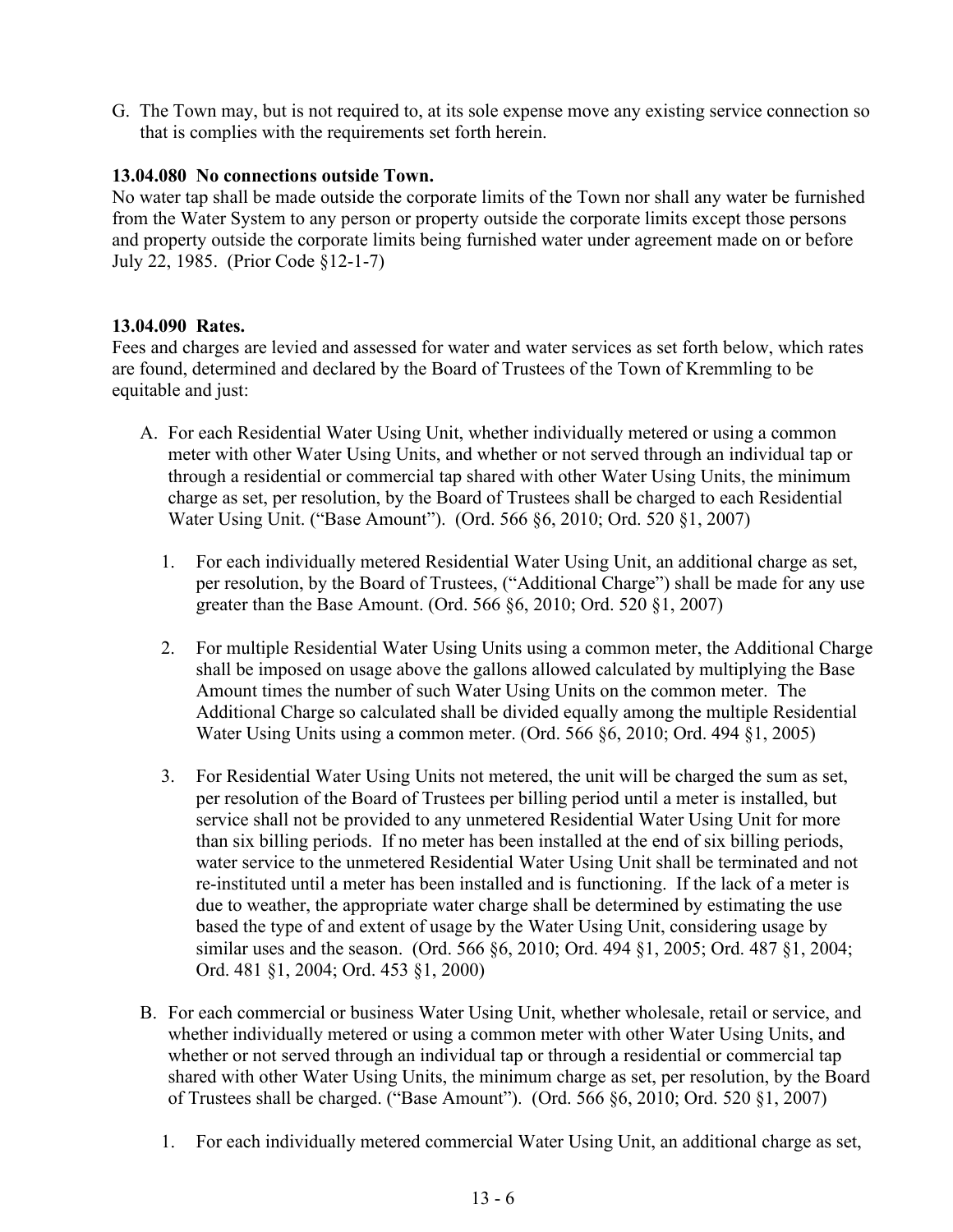per resolution, by the Board of Trustees ("Additional Charge") shall be made for any use greater than the Base Amount. (Ord. 566 §6, 2010; Ord. 520 §1, 2007)

- 2. For multiple commercial Water Using Units using a common meter, the Additional Charge shall be imposed on usage above the gallons allowed calculated by multiplying the Base Amount times the number of such Water Using Units on the common meter. The Additional Charge so calculated shall be divided equally among the multiple Residential Water Using Units using a common meter. (Ord. 566 §6, 2010; Ord. 494 §1, 2005)
- 3. For Commercial Water Using Units not metered, the unit will be charged the sum as set, per resolution, by the Board of Trustees per billing period until a meter is installed, but service shall not be provided to any unmetered Commercial Water Using Unit for more than six billing periods. If no meter has been installed at the end of six billing periods, water service to the unmetered Commercial Water Using Unit shall be terminated and not re-instituted until a meter has been installed and is functioning. If the lack of a meter is due to weather or the Town's inability to provide the meter, the appropriate water charge shall be determined by the Town Manager estimating the use based the type of and extent of usage by the Water Using Unit, considering usage by similar uses and the season. (Ord. 566 §6, 2010; Ord. 494 §1, 2005; Ord. 487 §2, 2004; Ord. 481 §2, 2004; Ord. 453 §2, 2000)
- C. All water users outside the corporate limits of the Town shall pay double the applicable rates for water users within the corporate limits of the Town. (Ord. 566 §6, 2010; Ord. 494 §1, 2005)
- D. The Board of Trustees may enact by resolution such rules and regulations as it deems necessary, including but not limited to fees and charges for non-metered water purchases, regulating the manner of billing and collecting the fees provided for in this chapter, and the manner and date of reading water meters. (Ord. 566 §6, 2010; Ord. 494 §1, 2005)
- E. All water users shall pay an Operation and Maintenance Standby fee upon discontinuance of service. The fee shall be set by the Board of Trustees per resolution. (Ord. 616 §1, 2012)

## **13.04.095 Late Fee.**

The Town is authorized to assess and collect a late fee as set, per resolution, by the Board of Trustees, per billing period on the Town water billing after bills are delinquent for thirty days. (Ord. 566 §7, 2010)

## **13.04.100 System Development Fee.**

- A. An applicant for water service to benefit Water Using Property located entirely within the boundaries of the Town (as determined when application is made to the Town) shall agree to pay, and shall tender, along with the application a System Development Fee as set, per resolution, by the Board of Trustees. (Ord. 566 §8, 2010; Ord. 486, 2004; Ord. 451, 2000)
- B. Each Residential Water Using Unit requesting water service shall pay a System Development Fee for a three-quarter inch service tap. The size of tap required for commercial use shall be determined as provided in Section 13.04.050 of this chapter. The fee shall be in addition to all other fees or charges relating to water service elsewhere described in this chapter and such System Development Fee shall not be rebated except as provided for in this section. If any part of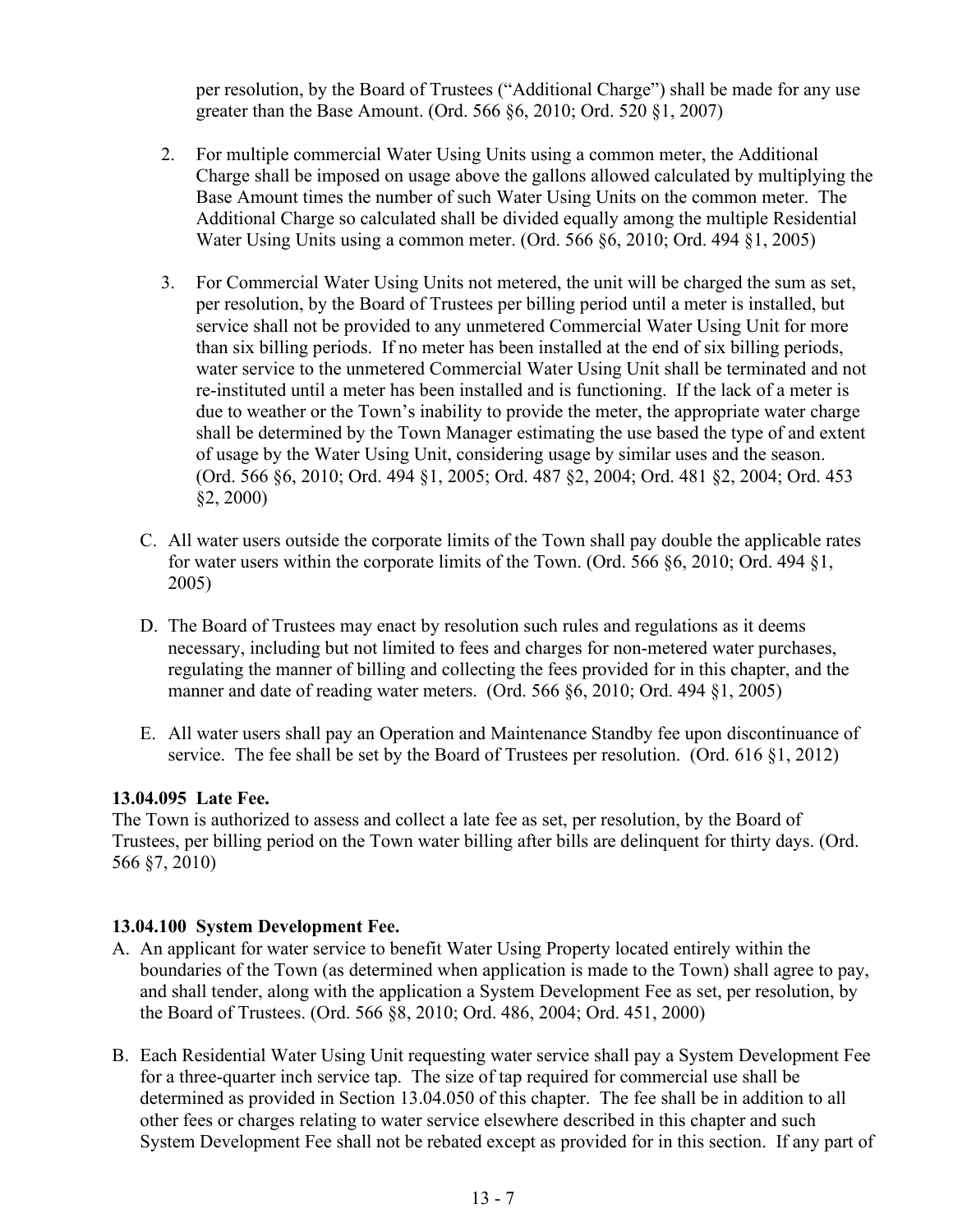the Water Using Property is located outside of the Town, then the system development fee will be determined as provided in Section 13.04.080 of this chapter. (Ord. 566 §8, 2010; Ord. 494 §1, 2005)

C. If the water service for which all or part of the System Development Fees are being charged as described in subsection B, is not physically installed within one year after the date of application for water service was approved, then the System Development Fee shall be forfeited and thereafter a new application must be filed with appropriate materials, data and fees in effect at the time of new application, in order for the Town to consider providing water service to such units. If so requested by the record owner prior to the date of forfeiture, the water service approval may be renewed for successive one-year terms upon the record owner's payment of any difference between the fees paid at the time of initial approval of the application and fees in existence at the time of renewal, together with a renewal fee that may be established by resolution of the Town Board. (Ord. 644 §6, 2014; Ord. 566 §8, 2010; Ord. 397, 1995; Ord. 356 §1, 1991; Prior Code §12-1-9)

# **13.04.110 Expansion - Change of use.**

- A. If any proposed change in use or proposed expansion of current usage results in change of class of service or creates a potential demand for water that is greater than the use then permitted on the Water Using Property prior to the proposed changes or expansion, then the owner shall make application as provided above and make payment of the appropriate System Development fees for the change in class of service, expansion of current usage or potential demand for water. (Ord. 566 §9, 2010; Ord. 494 §1, 2005)
- B. No such additional nor expanded water service, as described above, shall be permitted on any Water Using Property subsequent to the effective date of the ordinance codified in this section unless the appropriate application and System Development fees, as set forth in this section for such additional or expanded water service has been tendered to the Town Clerk. (Ord. 566 §9, 2010; Prior Code §12-1-10)

## **13.04.120 Delinquencies, non-compliance and disconnection of service.**

- A. Any owner who has not paid any amount when due under this Chapter date shall be sent a letter addressed to the owner or person designated by the owner to receive such notice that the amount is past due and stating full payment or arrangements for payment must be made on the account within fifteen days or water service to the property will be shut off. (Ord. 644 §7, 2014; Ord. 566 §10, 2010)
- B. Service to any Water Using Property or any Water Using Unit may be shut off until any failure to comply with this Title is corrected or remedied. At least fifteen days prior to any such disconnection of service, the owner or person designated by the owner to receive such notice shall be sent a letter addressed to the owner or person designated by the owner to receive such notice.
- C. If the owner has reason to contest termination of water service he must notify the Town Clerk within the allotted fifteen days at which time the owner can state reasons for disconnection of service not to take place. (Ord. 566 §11, 2010)
- D. Any supply of water which is shut off for nonpayment of charges or other failure to comply with this chapter shall not be turned on until all delinquent water rates and charges have been paid and/or the Water Using Property and Water Using Unit have been brought into compliance with this Title.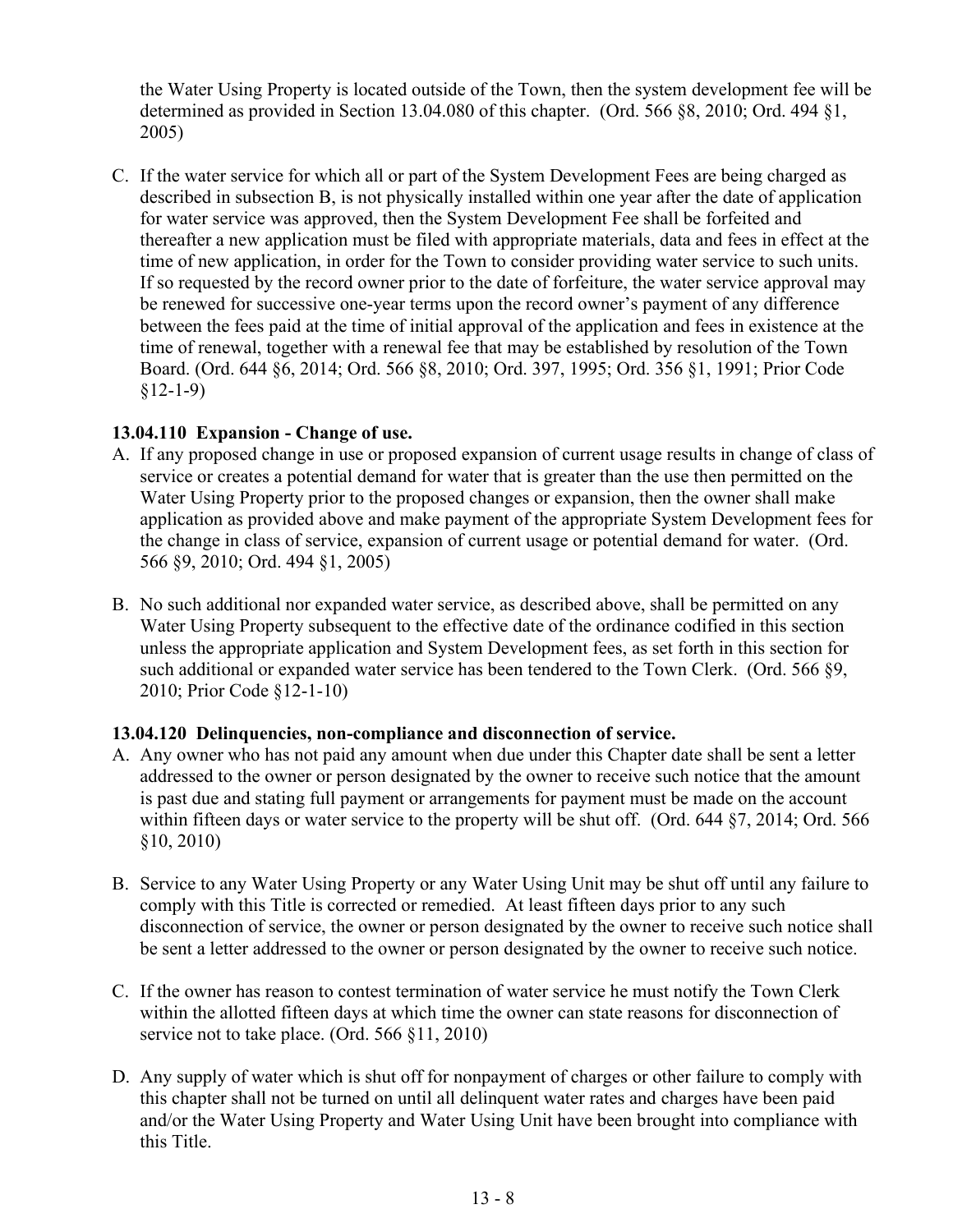- E. Every owner shall pay to the Town the sum as set, per resolution, by the Board of Trustees for every time the water is either turned on or off for each water using unit because of:
	- 1. Failure to pay water fees charged by the Town or any other violation of this chapter which results in the shutting off of service; or
	- 2. The owner or user intentionally or negligently damages the water system which requires shutoff of service; or
	- 3. The owner or user requests the Town to shut off or turn on, except in cases of emergency which are not caused by owner or user's intentional negligent acts; or
	- 4. The owner or user fails to comply with Chapter 13.12 of this code. (Ord. 566 §12, 2010)
- F. If payment of any charge imposed pursuant to this chapter is made by a dishonored check, a bad check fee in the amount established by resolution shall be imposed in addition to such charge, and such charge shall be considered delinquent in the same manner as if no payment had been made. The bad check fee shall be added to the account. (Ord. 580 §2, 2010)

(Ord. 494 §1, 2005)

## **13.04.123 Failure to pay; forfeiture of licenses and taps.**

- A. If any charges made pursuant to this Title 13 remain unpaid for a period of one year from the date upon which the charges were due, the right to receive water and sewer service from the Town shall be forfeited, and any water license, water tap, sewer license, and sewer tap which has been issued shall be void and of no further effect. The Town shall not be required to refund any license or System Development fees upon forfeiture. (Ord. 566 §13, 2010)
- B. Water licenses, water taps, sewer licenses, and sewer taps may not be forfeited unless the property owner, as shown on county records, occupant, if different from the property owner, and other persons who have record interests in the property have been given at least thirty days written notice. The notice shall include:
	- 1. The cause for forfeiture;
	- 2. The effective date of the forfeiture; and
	- 3. A provision advising that the property owner, occupant, and other persons who have a record interest in the property are entitled to an administrative hearing and indicating the hearing procedures.
- C. Hearing procedures:
	- 1. The property owner or occupant shall be entitled to an administrative hearing before the Board of Trustees or its designee. The hearing shall be for the purpose of determining whether cause exists for the suspension of water service.
	- 2. All requests for hearings much be made in writing to the Town Clerk and received in the Clerk's office prior to the effective date of suspension.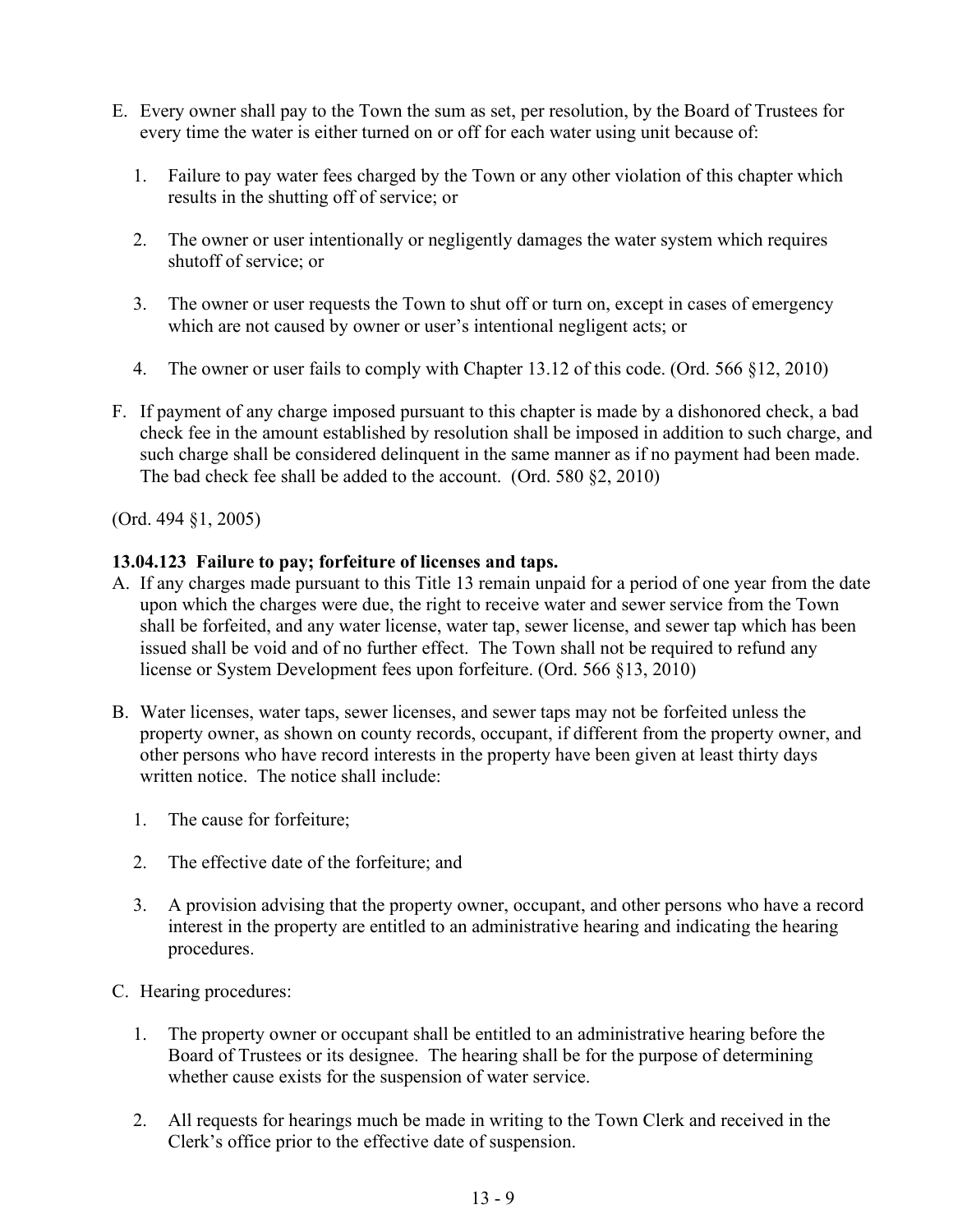- 3. Upon receipt of a request for a hearing, the Board of Trustees or its designee shall set a time and place for the hearing; provided, however, that the hearing must be held within ten working days of said request.
- 4. The Board of Trustees or its designee shall decide whether cause exists for suspension of water service by determining the facts and applying the provisions of this Title 13 to such facts. The burden of showing that reasonable grounds exist to support the action shall be upon Town personnel.
- 5. The Board of Trustees or its designee shall make written findings and an order disposing of the matter and shall provide the property owner or occupant with a copy of such decision by certified mail within fifteen calendar days of the date of the hearing.
- 6. The decision of the Board of Trustees or its designee shall be final, subject only to judicial review pursuant to Colorado Rules of Civil Procedure, Rule 106.

(Ord. 494 §1, 2005)

# **13.04.125 Property liable for charges - Lien enforcement.**

- A. All charges prescribed by this code relating to the provision of water, together with the cost of collecting them, including court costs and attorneys' fees, are a lien that is prior and superior to all other liens, claims titles, and encumbrances, whether prior in time or not, except liens for general taxes, and remain a lien upon the real property served by the water and sewer connection from the date such charges and the cost of collecting them, if any, become due, until they are paid. The amount due may be collected by suit to foreclose the lien. (Ord. 494 §1, 2005)
- B. In the event that any person in possession of any premises pays the entire charges due and owing, the payment shall relieve the owner from such liability and the premises from the lien; however, the Town shall in no event be required to look to any person whatsoever, other than the owner of the premises, for the payment of the charges. (Ord. 644 §8, 2014)
- C. No change in ownership or occupancy shall affect the application of this Section or any of its provisions and the failure of any owner to learn that he or she purchased any property against which a lien for water services exists, whether or not such lien has been recorded, shall in no way affect his or her liability for such payment in full or be the basis for any claim of any kind whatsoever against the Town for refusing to turn on water service until such charges have been paid in full. (Ord. 644 §8, 2014)

# **13.04.127 Personal liability - Civil actions.**

The owner or owners of any property served by the water systems shall be held personally liable for any and all charges imposed under this chapter, together with the cost of collecting such charges, fees and costs, including court costs and attorney's fees, from the time such shall become due and the Town of Kremmling shall have the right to recover all sums due by the terms of this section by judgment and execution thereon in a civil action in any court of competent jurisdiction. Such remedies shall be cumulative with all other remedies provided in this section for the enforcement of this chapter. (Ord. 494 §1, 2005)

## **13.04.130 Civil actions and collections.**

The Town of Kremmling shall have the right to recover all sums due by the terms of this Chapter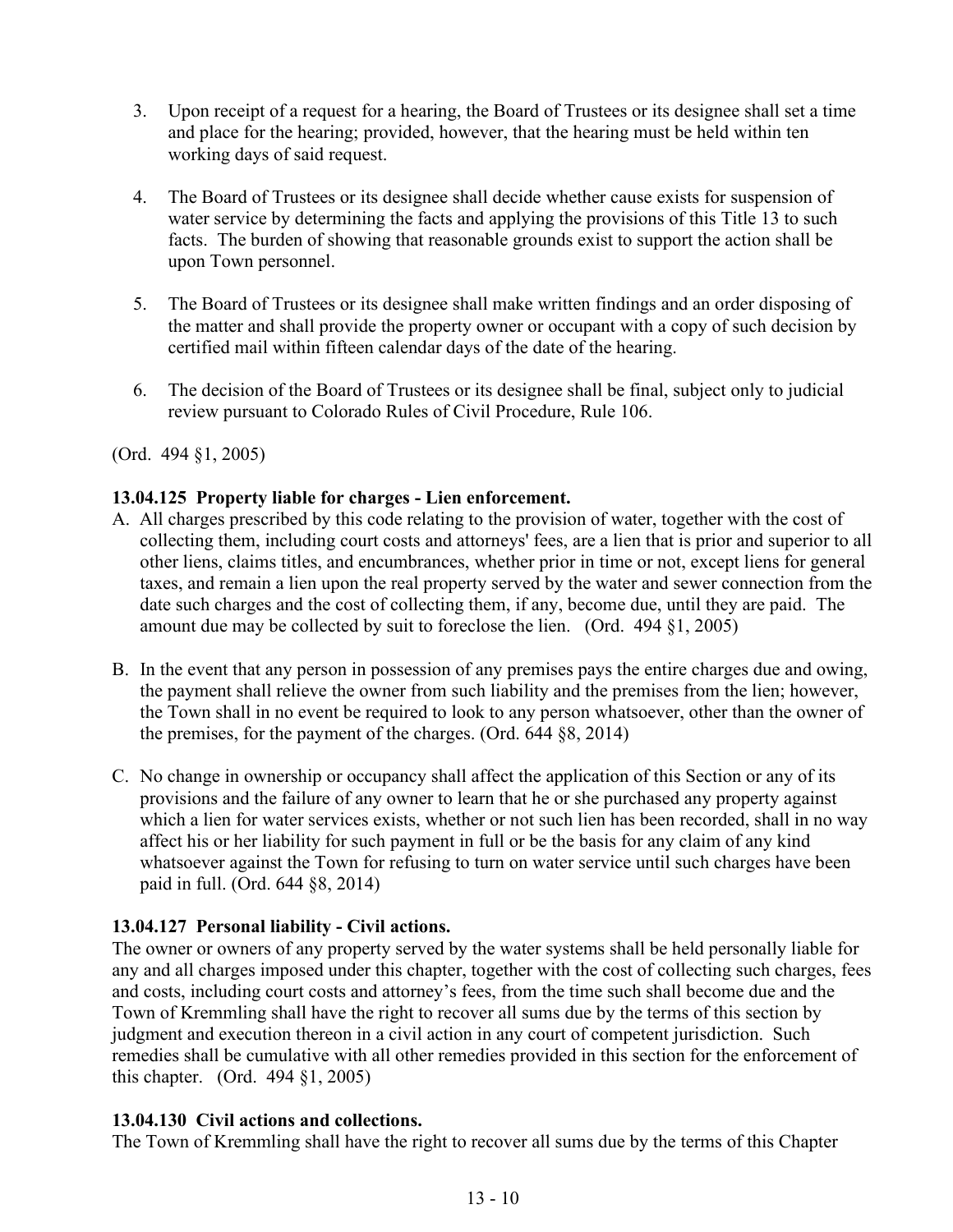13.04 by judgment and execution thereon in a civil action in any court of competent jurisdiction or by use of a third-party collection service or agency. Such remedies shall be cumulative with all other remedies provided in this Chapter. (Ord. 644 §9, 2014; Prior Code §12-1-12)

# **13.04.140 Delinquent charges.**

In addition to or as an alternative to the foregoing and to the other remedies provided in this chapter, in the event any charges shall not be paid when due, the Town Clerk may certify such delinquent charges to the county treasurer to be placed by the latter upon the tax rolls for the current year, to be collected in the same manner as other taxes are collected, with ten per cent of the amount of such delinquency added thereto to defray the costs of collection; and all laws of the state of Colorado for the assessment and collection of general taxes and the enforcement of liens, therefor, including the laws of the sale of property, delinquency taxes and redemption of the same shall apply. (Ord. 494 §1, 2005; Prior Code §12-1-13)

# **13.04.150 Prohibited Acts - Violations - Termination.**

- A. No person shall use the water from any part of the Town water works, or the distribution system connected thereto, without permission having been duly issued therefor and in compliance with the terms and conditions of this chapter and of Title 13. No person shall allow any person to take water from a Water Using Property for use elsewhere. No unauthorized person shall tamper with or in any way alter any of the water or water works or the water distribution system of the Town, including but not limited to, water mains and pipes, buildings reservoirs, controls, fire plugs, meters, and any and all other equipment and fixtures. No person shall refuse entry onto private property by an employee or agent of the Town for any authorized purpose.
- B. In addition to other termination provisions contained in this chapter, and following the notice and hearing procedures set forth in Section 13.04.120, the Town may disconnect water service to any Water Using Property served by a water meter which has been modified, changed, or otherwise tampered with to render it inoperable or inaccurate; or-when the Town has been denied access to private property for any authorized purpose; or when other violations of the terms and provision of the Chapter are determined by the Town to exist. (Ord, 644 §10, 2014; Ord. 535 §45, 2008; Ord. 494 §1, 2005; Prior Code §12-1-14)

## **13.04.151 Temporary water rates - Outside users.**

The provisions of Kremmling Municipal Code Section 13.04.090.C, shall be effective July 1, 2006. Until July 1, 2006, the water users outside the corporate limits of the Town of Kremmling ("Outside Users" herein) shall pay for water service and usage:

- A. At the same rate set for users within the corporate limits of the Town of Kremmling ("Applicable Rate" herein) until January 1, 2006;
- B. From January 1, 2006 to June 30, 2006, Outside Users shall pay for water service and usage at a rate one and one half time the Applicable Rate;
- C. On July 1, 2006, the provisions of Section 13.04.090.C shall be in full force and effect.
- D. This Section 13.04.151 shall be self-repealing and of no force and effect after July 1, 2006. (Ord. 496 §2, 2005)

## **13.04.170 Transfer of water tap; relinquishment of water tap.**

A. No transfer of a water tap, whether temporary or permanent, shall be permitted; provided,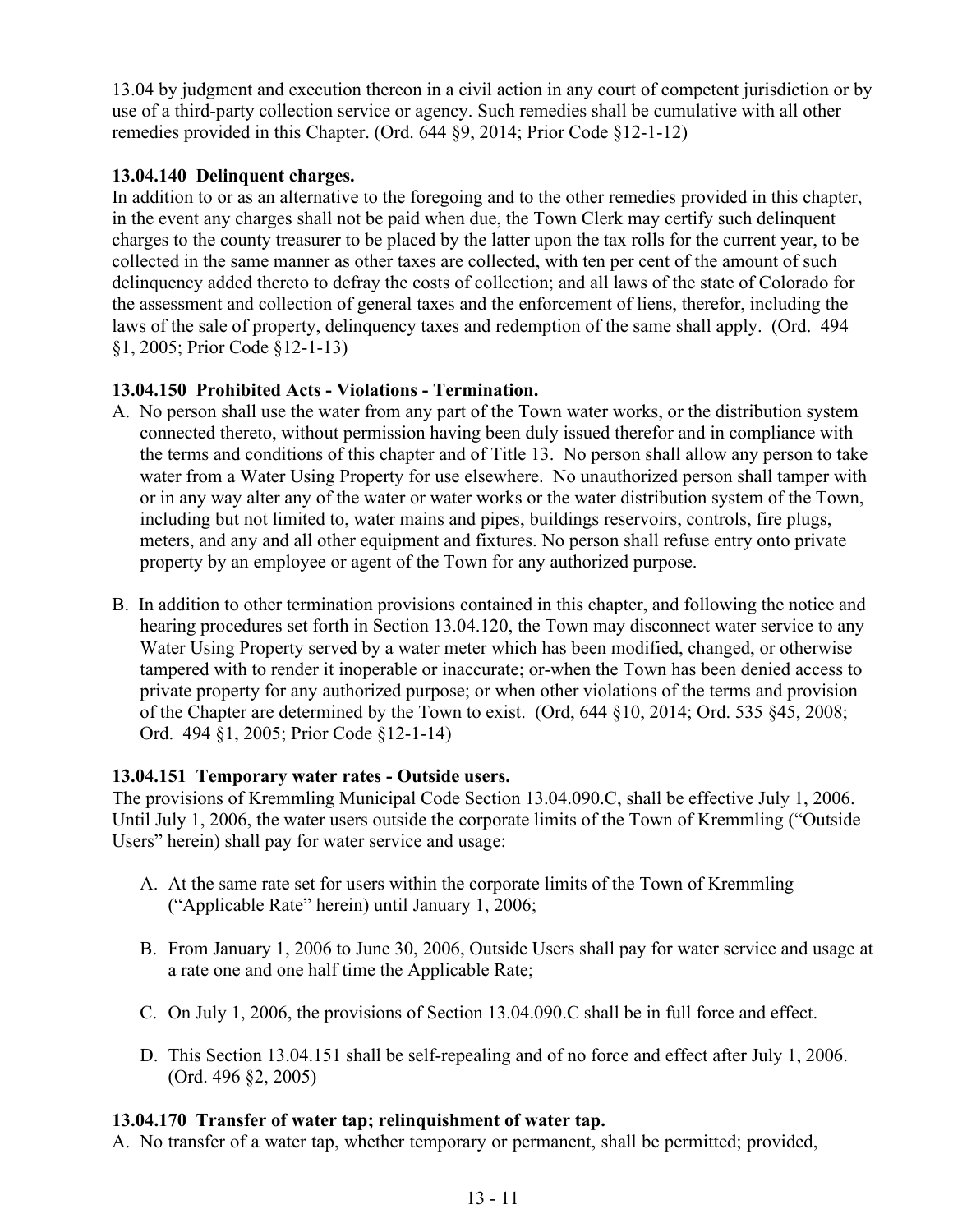however, once a water tap has been placed in service, such tap shall be deemed transferred to any successor in interest to the Water Using Unit served by the tap.

B. A record owner of a lot may relinquish a water tap by filing a "Meter and Tap Relinquishment" on forms to be provided by the Town Clerk. Upon such relinquishment, all rights of the owner to said tap shall be forever extinguished, and any request by the owner or by any successor in interest to the owner for the installation of a tap on the lot shall be subject to all terms and conditions then existing at the time of the request, including payment of the then-current System Development Fee and all other applicable fees. (Ord. 663 §1, 2016)

#### **13.04.200 Violation - Penalty.**

Any person who modifies, changes or otherwise tampers with a meter, or denies access thereto by the Town, or otherwise violates any provision of any section of this chapter commits an offense. Any person convicted of violation of any section of this chapter shall be punished as provided in Kremmling Municipal Code Section 1.16.010. (Ord. 535 §46, 2008)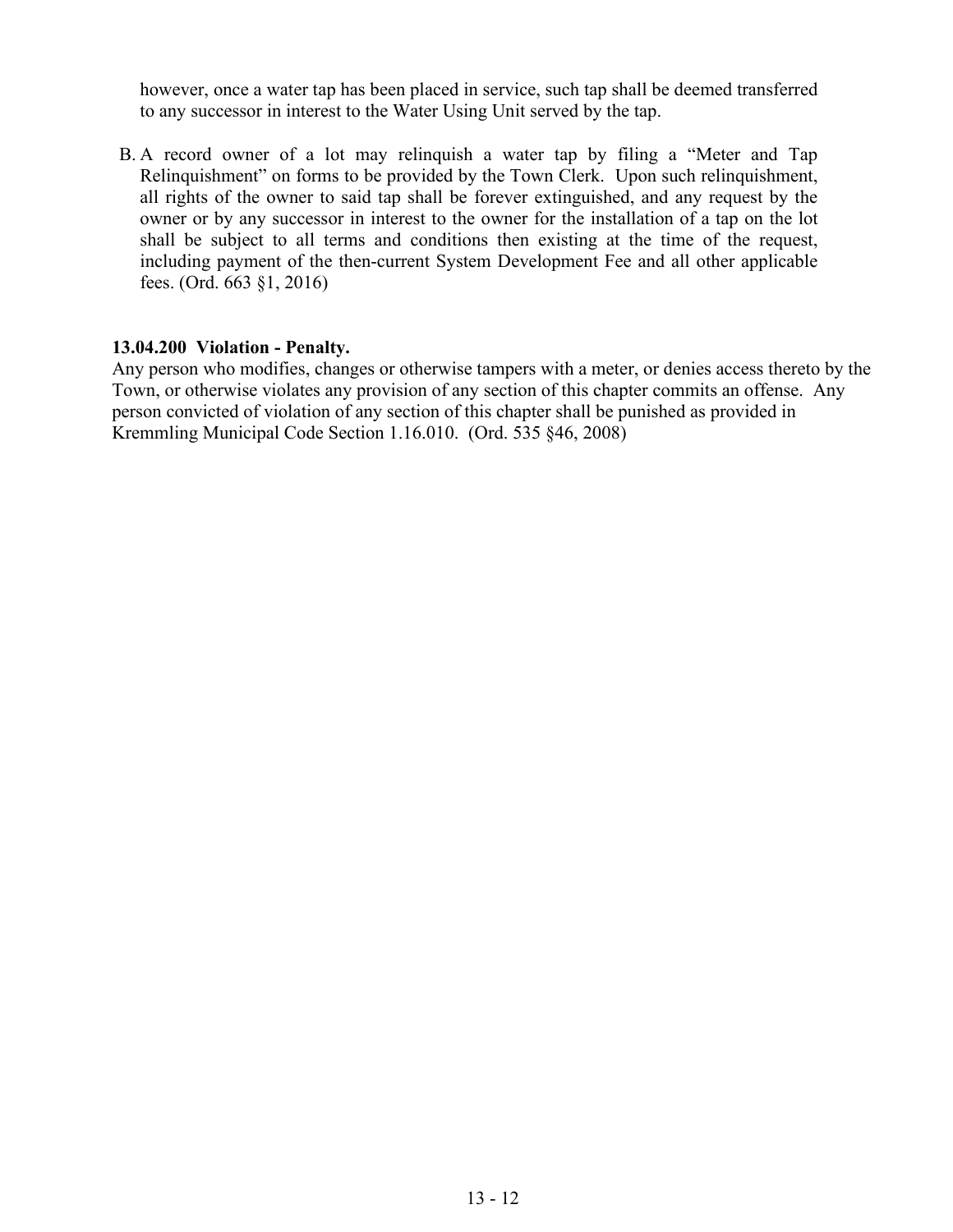#### **13.08 - Sewer Service System**

<span id="page-12-0"></span>

| <b>Sections</b> | Page |
|-----------------|------|
|                 |      |
|                 |      |
|                 |      |

# **13.08.010 Proper disposal required.**

It is unlawful to maintain or use any residence, place of business, tent dwelling or trailer house or other building or place where persons reside, congregate or are employed which is not provided with means of disposal of human excreta by a flush toilet connected with a sewage system approved by the State Health Department. (Prior Code §12-2-1)

## **13.08.020 Enforcement.**

It shall be the duty of the health officer to enforce the provisions of this chapter, and in the performance of this duty the health officer or his duly authorized agent is authorized to enter, at any reasonable hour, any premises as may be necessary in the enforcement of this chapter. The State Board of Health and/or an authorized agent or officer of it shall have the right to enforce this chapter. (Prior Code §12-2-2)

#### **13.08.200 Violation - Penalty.**

Any person who violates any provision of any section of this chapter commits an offense. Any person convicted of violation of any section of this chapter shall be punished as provided in Kremmling Municipal Code Section 1.16.010. (Ord. 535 §47, 2008; Prior Code §12-2-3)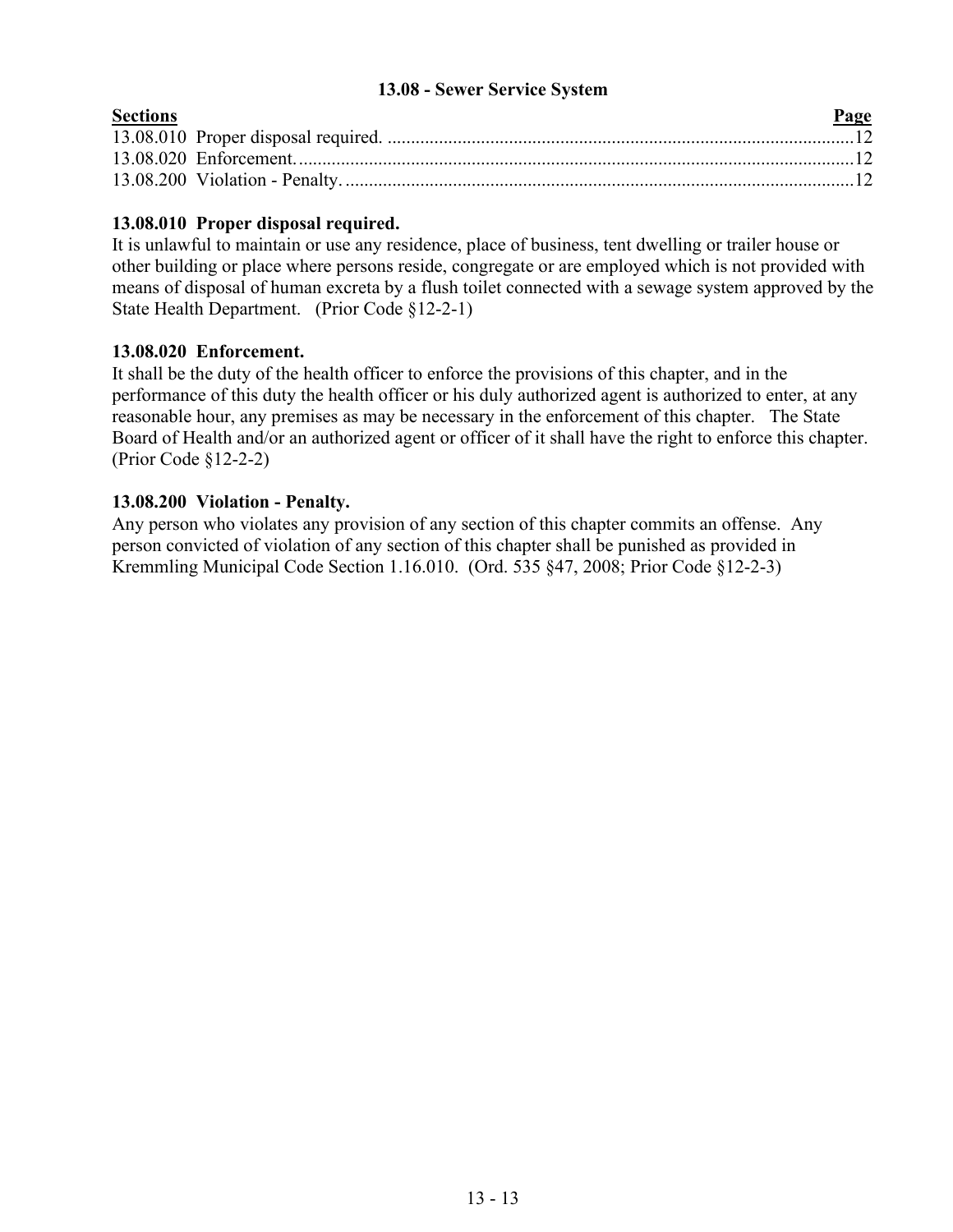## **13.12 - Cross-Connection Control**

<span id="page-13-0"></span>

| <b>Sections</b> | Page |
|-----------------|------|
|                 |      |
|                 |      |
|                 |      |
|                 |      |
|                 |      |
|                 |      |

# **13.12.010 Adoption of cross-connection control code.**

Pursuant to Title 31, Article 14, Part 2, Colorado Revised Statutes, there is adopted, as the crossconnection control code of the Town, by reference thereto the 1983 edition of the Colorado Department of Health Cross-connection Control Manual to have the same force and effect as if set forth in this section in every particular. The adopted code has comprehensive provisions and standards regulating the use, construction, repair, installation and other matters relating to protection of the municipal water supply from backflow and cross-connections for the purpose of protecting the public health, safety and welfare. (Prior Code §4-2-1)

# **13.12.020 Application.**

This chapter shall apply to every Water Using Unit as defined in Section 13.04.010 of this code, and compliance is the responsibility of the owner of every Water Using Unit, either within or outside the corporate limits of this municipality, the use of which this municipality has jurisdiction and authority to regulate. (Prior Code §4-2-3)

# **13.12.030 Inspections.**

The Public Works Director or his authorized representative is authorized to take all necessary actions to ensure the installation of backflow prevention devices on the premises of all users of water provided by the Town that pose a potential health hazard to drinking water system. (Ord. 566 §14, 2010; Prior Code §4-2-3)

## **13.12.040 Fees.**

- A. The Board of Trustees may establish and alter from time to time by resolution a schedule of fees, rates and charges for inspection of Water Using premises, inspection of and maintenance of backflow prevention devices. No inspection or repair labor charges shall be established until after April 1, 1987.
- B. The owner or owners of, or their successors to, any property served by the water systems shall be held personally liable for any and all charges imposed under the provisions of this chapter from the time such shall become due and such charges shall become and remain a lien upon any such property served thereby until such charges shall be paid. Any such lien shall attach to any lot or lots, building or buildings, comprising the property served by the water system, and shall extend to the circumstances or, in the alternative, as the Board of Trustees may impose by ordinance.
- C. In addition to, or as an alternative to, the foregoing and any other remedies available to the Town, in the event such charges shall not be paid when due, the Town Clerk may certify such delinquent charges to the county treasurer to be placed by the latter upon the tax rolls for the current year, to be collected in the same manner as other taxes are collected, with ten percent of the amount of such delinquency added thereto to defray the costs of collection; and all laws of the state of Colorado for the assessment and collection of general taxes and the enforcement of liens,